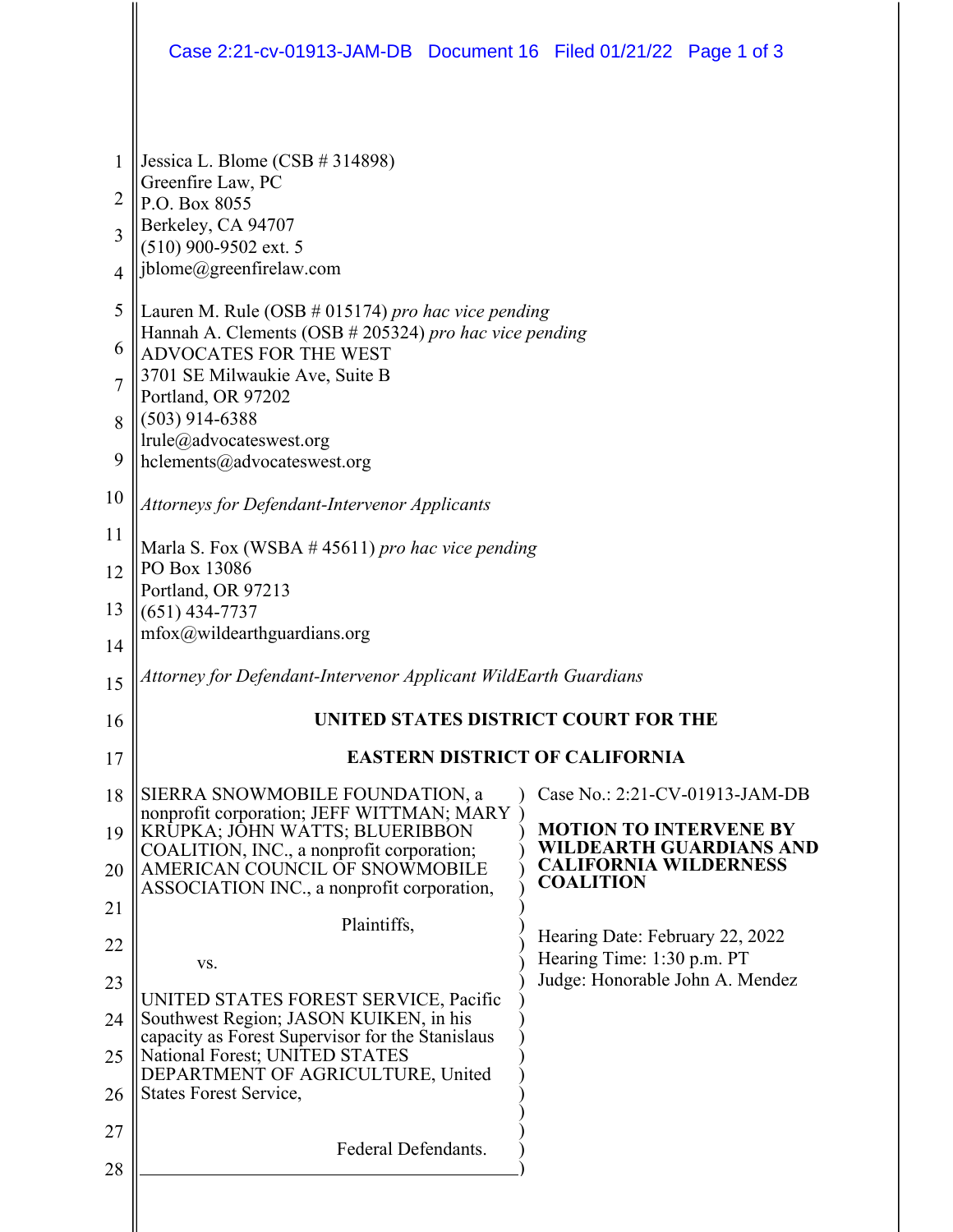1

## **MOTION**

2 3 4 This motion is made following the conference of counsel pursuant to the Court's standing order which took place on January 12, 2022. Both Federal Defendants and Plaintiffs advised that they take no position on this motion until they read Conservation Organizations' filings.

5 6 7 8 Proposed Intervenors WildEarth Guardians and California Wilderness Coalition (collectively, "Conservation Organizations") hereby move to intervene as defendants and crossclaimants in this action. Conservation Organizations' intervention is warranted under both Rules 24(a) and 24(b) of the Federal Rules of Civil Procedure.

9 10 11 12 13 14 15 As set forth in the accompanying memorandum and supporting declarations of Chris Krupp, Darca Morgan, and Steven Evans, Conservation Organizations' intervention is necessary to protect the advocacy, conservation, recreational, and aesthetic interests of Conservation Organizations and their members in the Stanislaus National Forest and the U.S. Forest Service's July 2021 Record of Decision for Over-snow Vehicle Travel Management in the Stanislaus National Forest. As required by Federal Rule of Civil Procedure 24(c), applicants also submit a proposed answer to Plaintiffs' complaint.

| 16 | Respectfully submitted,<br>Dated: January 21, 2022 |                                                               |
|----|----------------------------------------------------|---------------------------------------------------------------|
| 17 |                                                    | /s/ Jessica L. Blome                                          |
| 18 |                                                    | Jessica L. Blome (CSB $#314898$ )<br><b>GREENFIRE LAW, PC</b> |
| 19 |                                                    | P.O. Box 8055<br>Berkeley, CA 94707                           |
| 20 |                                                    | $(510)$ 900-9502 ext. 5                                       |
| 21 |                                                    | jblome@greenfirelaw.com                                       |
| 22 |                                                    | /s/ Lauren M. Rule<br>Lauren M. Rule (OSB $\#$ 015174)        |
| 23 |                                                    | pro hac vice pending<br>ADVOCATES FOR THE WEST                |
| 24 |                                                    | 3701 SE Milwaukie Ave, Suite B<br>Portland, OR 97202          |
| 25 |                                                    | $(503)$ 914-6388<br>lrule@advocateswest.org                   |
| 26 |                                                    |                                                               |
| 27 |                                                    | Attorneys for Defendant-Intervenor<br><b>Applicants</b>       |
| 28 |                                                    |                                                               |
|    | <b>MOTION TO INTERVENE - 1</b>                     |                                                               |